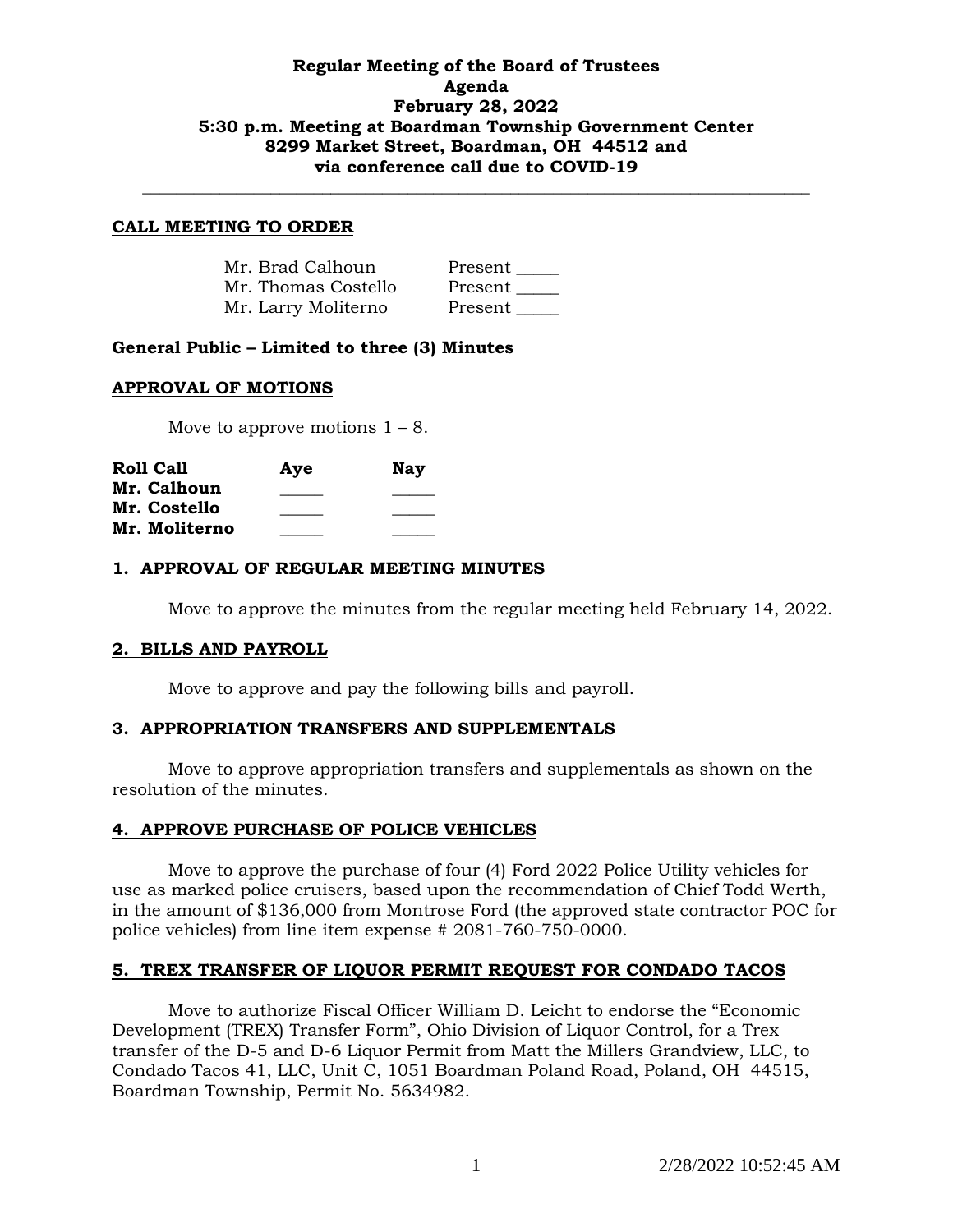## **6. ADOPT AMERICAN RESCUE PLAN ACT FUNDS**

Move to adopt the American Rescue Plan Act Funds Standard Allowance Revenue Replacement Resolution in the amount of \$2,034,160.82 for revenue replacement and the provision of governmental services in accordance with the Final Rule, as attached to these minutes.

# **7. SAFE ROUTES BOARDMAN**

Move to authorize, based on the recommendation of Assistant Director of Zoning and Development Tricia D'Avignon, the resolution for the authorization of the Board of Trustees of Boardman Township to act as the Local Public Agency (LPA) for the Ohio Department of Transportation Safe Routes to School Projects and authorizes the Planning and Zoning Department to prepare and execute an application. This grant would be for Safe Routes Boardman, safety and infrastructure improvements around Robinwood Lane Elementary School. The total cost of the project is estimated to be up to \$400,000.00, of which Boardman Township, if awarded the STRS funds, agrees to pay One Hundred Percent (100%) of the construction cost over and above the maximum amount provided by the State of Ohio, Department of Transportation.

## **8. AUTHORIZE REMOVAL OF HIGH GRASS ASSESSMENT**

Move to authorize, based on the recommendation of Tricia D'Avignon, Assistant Director of Zoning and Development, the removal of high grass assessment in the amount of \$1,260.00 from 2017 Brandon Ave Parcel # 31-025-0-020.00-0 TY 2021 for grass cutting services performed during the 2021 calendar year. Mahoning County Land bank recently acquired the property and requested assessment removal.

# **Marilyn Kenner – Road Superintendent**

**Mark Pitzer – Fire Chief**

**Todd Werth – Police Chief**

**Krista Beniston – Director of Zoning and Development**

**Jason Loree – Administrator**

**William D. Leicht – Fiscal Officer**

**Trustees:**

**Old Business Mr. Calhoun Mr. Costello Mr. Moliterno**

**New Business: Mr. Calhoun Mr. Costello Mr. Moliterno**